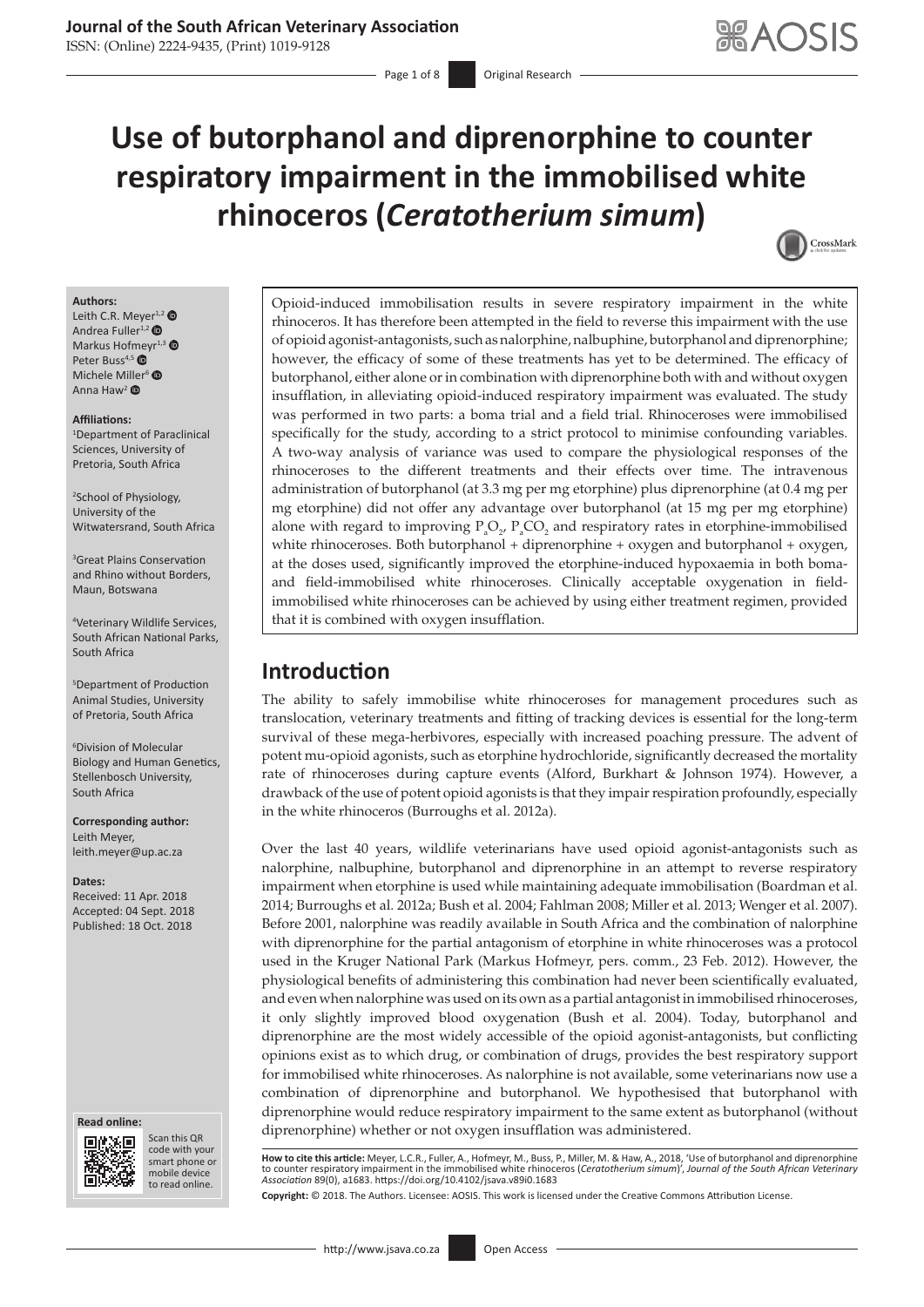# **Research method and design**

The project was divided into two parts: a boma study and a field study.

#### **Boma study: Study area and sample population**

Eight sub-adult male white rhinoceroses were captured in the Kruger National Park (24.98984 S, 31.59263 E, alt. 1020 m) and housed individually in bomas. Husbandry procedures as per the South African National Parks (SANParks) standard operating procedures (SOPs) for boma-kept rhinoceroses were carried out throughout the experimental period. The trial started after a 1-month adaptation period and data collection occurred from August to December 2012. All immobilisations took place in the morning (between 05:20 and 10:50) and barometric pressure ranged from 737.0 mmHg to 745.9 mmHg.

### **Chemical immobilisation and experimental interventions**

At each trial, the rhinoceros was immobilised with a combination of 2 mg – 3 mg etorphine hydrochloride (dose range 2.0 *µ*g/kg – 2.6 *µ*g/kg) (M99®, Novartis, Kempton Park, South Africa, 9.8 mg/mL), 30 mg – 45 mg azaperone (dose range 30 *µ*g/kg – 40 *µ*g/kg) (Stressnil®, Janssen Pharmaceutical Ltd., Halfway House, South Africa, 40 mg/mL) and 2500 international units (i.u). hyaluronidase (lyophilised hyalase, Kyron Laboratories, Benrose, South Africa). The dosage of the drug was calculated from the previously measured body mass according to a standardised dose table (Haw et al. 2014). Immobilising drugs were administered into the nuchal hump using a 3 mL plastic dart with a 60 mm needle, powered by a  $\mathrm{CO}_2$ -powered dart-gun (Dan-Inject, South Africa) as described previously (Haw et al. 2014). Once the rhinoceros was immobilised, it was blindfolded and positioned in lateral recumbency (Time 0). Trials were performed only if the animal became recumbent within 15 min of darting, and position was altered between left and right lateral recumbency at each immobilisation.

The experiment consisted of five trials with the following interventions (Table 1): butorphanol IV (15 mg per mg etorphine, mean dose 33 *µ*g/kg, Kyron Laboratories, 20 mg/ mL) (But), butorphanol IV (3.3 mg per mg etorphine, mean dose 7.5 *µ*g/kg) + diprenorphine IV (0.4 mg per mg etorphine, mean dose 0.89 *µ*g/kg, M5050®, Novartis, 12 mg/mL) (But+M5050), butorphanol IV (15 mg per mg etorphine) + oxygen intra-tracheal insufflation (AFROX, Johannesburg, South Africa, 30 L/min) (But+O<sub>2</sub>), butorphanol IV (3.3 mg per mg etorphine) + diprenorphine IV (0.4 mg per mg etorphine) + oxygen intra-tracheal insufflation (30 L/min)  $(But+M5050+O<sub>2</sub>)$  and sterile water (control) were evaluated and compared as measures to support the respiratory physiology of the immobilised white rhinoceros.

Each rhinoceros received each intervention for the five trials in a randomised order at 2-week intervals. The interventions were administered 6 min after the rhinoceros became

| <b>Treatment intervention</b>                                                                                            | Abbreviation             |
|--------------------------------------------------------------------------------------------------------------------------|--------------------------|
| Butorphanol (15 mg/mg etorphine) (1.50 mL - 2.25 mL)                                                                     | <b>But</b>               |
| Butorphanol (3.3 mg/mg etorphine) + diprenorphine<br>$(0.4 \text{ mg/mg etorphine}) (0.40 \text{ mL} - 0.55 \text{ mL})$ | But+M5050                |
| Butorphanol (15 mg/mg etorphine) + oxygen (30 L/min)                                                                     | $But+O2$                 |
| Butorphanol (3.3 mg/mg etorphine) + diprenorphine<br>$(0.4 \text{ mg/mg etorphine}) +$ oxygen $(30 \text{ L/min})$       | But+M5050+O <sub>2</sub> |
| Sterile water (2 mL)                                                                                                     | Control                  |

laterally recumbent. Clinical data and samples were collected at 5 min after the animal became laterally recumbent (before the intervention) and every 5 min thereafter for a 20-min immobilisation period. In the control trial, butorphanol (15 mg per mg etorphine) was administered at 21 min to facilitate arousal and loading into a crate.

### **Clinical monitoring and data collection**

Respiratory rate (breaths per minute) was monitored by counting thoracic and abdominal excursions and feeling for expired air at the nares. An immobilisation score, ranging from 1 (no immobilising or sedative effect) to 6 (excessive immobilisation depth with respiration < 3 breaths/min), was used to assess the level of immobilisation at 5, 10, 15 and 20 min. Level 3 indicated standing sedation that allowed handling, while levels 4 and 5 indicated recumbent immobilisation with or without ear movement, respectively.

Arterial blood samples for blood gas analyses were collected from the medial auricular artery catheterised with a 22G × 1″ IV catheter (Nipro Safelet Cath, Nipro Corporation, Bridgewater, NJ). A 0.5 mL sample was collected anaerobically into 1 mL heparinised syringes at 5, 10, 15 and 20 min after the rhinoceros became laterally recumbent. Partial pressures of carbon dioxide ( $P_aCO_2$ ) and oxygen ( $P_aO_2$ ) were measured immediately using a portable pre-calibrated blood gas analyser with pre-calibrated blood gas cassettes (Roche OPTI CCA Analyzer + OPTI cassette B, Kat Medical, Johannesburg, South Africa). The blood gas variables are reported at a body temperature of 37 °C. Body temperature was measured with a thermocouple thermometer (BAT-12, Physitemp Instruments Clifton, New Jersey, United States [US]) probe inserted 10 cm into the rectum.

In the trials in which oxygen was administered, the oxygen was delivered at a constant flow rate of 30 L/min via nasotracheal intubation using an equine stomach tube (9.5 mm od  $\times$  213 cm, Kyron Laboratories) as described by Bush et al. (2004).

Twenty-one minutes into the recumbent period, the rhinoceros was stimulated to stand and was guided into a crate for weighing using a scale suspended from a vehiclemounted crane. Approximately 35 min after the animal became laterally recumbent, the effects of etorphine were reversed using naltrexone (50 mg/mL, Kyron Laboratories) administered intravenously into an auricular vein at 20 times the etorphine dose. The rhinoceros was then released from the crate into its boma.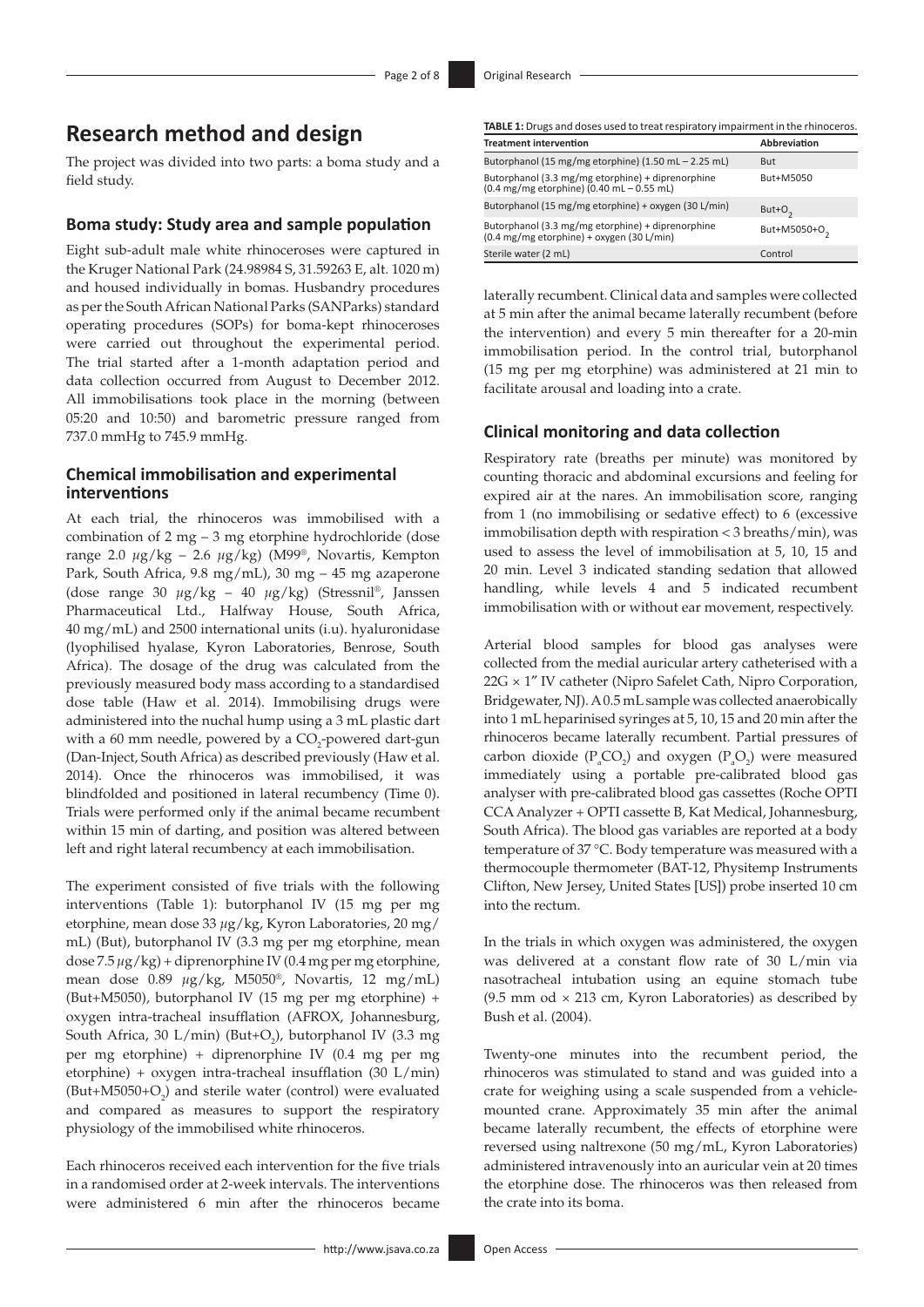All rhinoceroses used in these trials were monitored using a standardised boma scoring system on a daily basis for changes in appetite, defaecation and behaviour (Miller et al. 2016). In addition, haematological and biochemical analyses were performed at the time of each immobilisation to assess any changes in health status.

### **Field: Study area and sample population**

The study animals were 22 sub-adult male white rhinoceroses, which were immobilised in Kruger National Park in February 2013 during which time barometric pressures ranged from 717.1 mmHg to 748.3 mmHg. All animals appeared healthy based on body condition and physical examination. As in the boma study, all rhinoceroses were immobilised with a combination of etorphine hydrochloride, azaperone and hyaluronidase and drug doses were calculated on estimated body mass according to the same dose table as used in the boma study. Animals were located and darted using a helicopter. Immobilising drugs were delivered remotely using the same darting equipment as in the boma study. If animals were not recumbent within 15 min of darting, they were excluded from the trial and the effects of the immobilising agent reversed immediately. As butorphanol used alone without oxygen, and butorphanol plus diprenorphine without oxygen, did not completely reverse hypoxaemia in the boma part of the study, it was decided not to test drug effects without oxygen supplementation in the field. Therefore, 6 min into the immobilisation period, the following interventions were performed: 14 rhinoceroses received But+O<sub>2</sub> and 8 rhinoceroses received But+M5050+O<sub>2</sub>.

Clinical monitoring was carried out as in the boma study, but the immobilisation period was extended to 25 min; thus, an extra arterial blood sample and a set of recordings were taken at that time. The arterial blood samples were analysed using a portable pre-calibrated blood gas analyser with recalibrated test cards (EPOC® Portable analyser system + EPOC® BGEM test cards, Kyron Laboratories, Johannesburg, South Africa).

Twenty-six minutes into the recumbent period, the rhinoceros was stimulated to stand and walk into a weighing crate and body mass was recorded. Approximately 40 min after the rhinoceros became laterally recumbent, the effects of etorphine were completely reversed using the pure opioid antagonist naltrexone, administered intravenously into an auricular vein at 20 mg per mg etorphine. The rhinoceros was then released from the weighing crate.

#### **Data analysis**

We used GraphPad Prism version 6.00 for Mac OS X (GraphPad Software Inc., San Diego, California, US) for statistical analyses. All results are reported as mean ± SD, and *p* < 0.05 was considered statistically significant. For the boma study, we used a repeated measures two-way analysis of variance (ANOVA) followed by Tukey's multiple comparisons for two separate analyses. In the first analysis,

we looked for differences between responses to But, But+M5050 and sterile water (control) at 5, 10, 15 and 20 min (trials without oxygen), while in the second analysis we looked for differences between responses to But+ $O_{2'}$ But+M5050+ $O_2$  and sterile water (control) at 5, 10, 15 and 20 min (trials with oxygen). For the field study, we used a two-way ANOVA followed by Sidak's multiple comparisons test to test for differences between responses to  $\text{But+}O_2$  and But+M5050+ $O_2$  at 5, 10, 15, 20 and 25 min. A Tukey's post-hoc test was used to test for differences in values between time points within each trial.

### **Ethical consideration**

This project was approved by the Animal Use and Care Committee (approval HAWA1042) of South African National Parks (SANParks) as well as the Animal Ethics Committees of the University of the Witwatersrand (approval no. 2012/23/04) and the University of Pretoria (approval no. V087/13).

### **Results**

All boma-housed rhinoceroses were in good health, indicated by normal demeanour and normal eating and defaecation habits throughout the study period. Field rhinoceroses were also in good health at the time of darting, determined by observing normal behaviour from the helicopter before darting and evaluating body condition score. Each animal's health status was confirmed by subsequent haematology and biochemistry analysis of blood samples collected at the time of each immobilisation. Rectal temperatures for bomaimmobilised rhinoceroses ranged from 36.7 °C to 39.0 °C and 37.6 °C to 38.5 °C for field-immobilised rhinoceroses. The average body mass of the boma rhinoceroses was 1220 kg  $\pm$ 148 kg. In the field study, the average body mass for the But+O<sub>2</sub> group ( $n = 14$ ) was 1272 kg  $\pm$  227 kg, while that for the But+M5050+O2 group (*n* = 8) was 1336 kg ± 339 kg. Most field rhinoceroses were estimated to be in the correct body mass bracket according to the dose table (Haw et al. 2014), although four rhinoceroses in the But+M5050+ $O_2$  group were estimated to be in one bracket lower than their actual mass. Despite the lower than recommended dose of etorphine, these rhinoceroses were immobile within 15 min of darting. Etorphine doses ranged from 2.0 mg to 3.5 mg and azaperone 30.0 mg to 52.5 mg. Hyaluronidase was kept constant at 2500 i.u. for each rhinoceros. The level of immobilisation did not change between the trials as the median immobilisation score at all time points across all trials was 4 (recumbent with ear movements). No acute mortality occurred in the rhinoceroses that were studied.

### **Boma study**

Chemical immobilisation resulted in severe hypoxaemia in all trials (Figure 1a and Figure 2a). At 5 min, the rhinoceroses had similar  $P_aO_2$  values ( $p > 0.05$ ) of 27 mmHg  $\pm$  7 mmHg (control), 28 mmHg  $\pm$  4 mmHg (But), 30 mmHg  $\pm$  6 mmHg (But+M5050), 31 mmHg  $\pm$  6 mmHg (But+O<sub>2</sub>) and 30 mmHg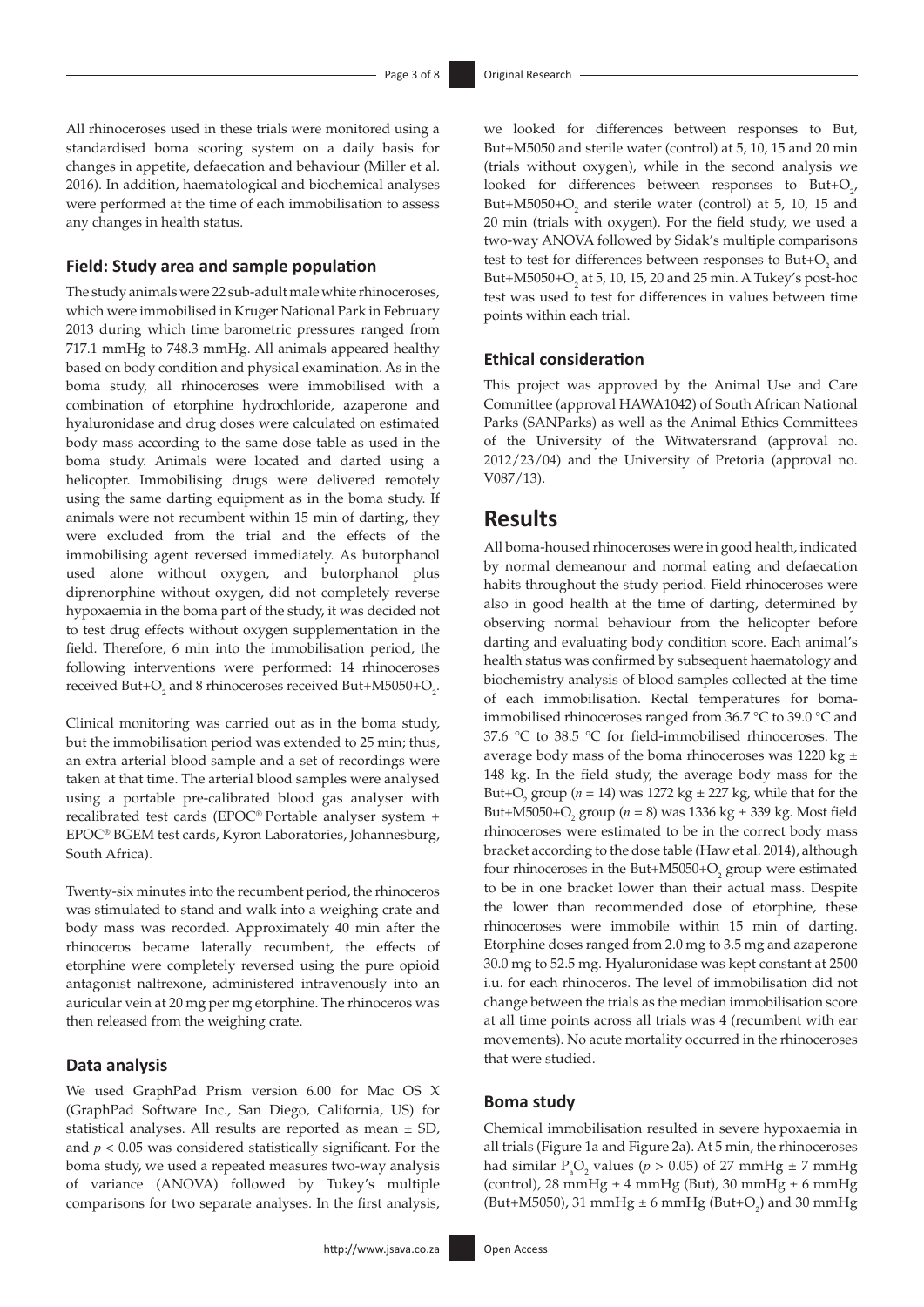



Note: 'a' and 'b', indicate the time points at which the But+O<sub>2</sub> and the But+M5050+O<sub>2</sub> trials differed from the control trial, respectively; and 'c' shows the time points at which the But+O<sub>2</sub> trial differed from the But+M5050+O<sub>2</sub> trial. The shaded area represents the range of<br>normal values in standing, unrestrained white rhinoceros.

 $*$ , Values in the But+O<sub>2</sub> trial that differ from pre-intervention values (5 min).

*Source*: Citino, S.B. & Bush, M., 2007 'Reference cardiopulmonary physiologic parameters for standing, unrestrained white rhinoceroses (*Ceratotherium simum*)', *Journal of Zoo and Wildlife Medicine* 38, 375–379. <https://doi.org/10.1638/2006-0007R1.1>

**FIGURE 1:** Boma study – Treatments with oxygen. (a) Partial pressure of arterial oxygen (P<sub>a</sub>O<sub>2</sub>), (b) partial pressure of arterial carbon dioxide (P<sub>a</sub>CO<sub>2</sub>) and (c) respiratory rate (breaths per minute) of boma-immobilised rhinoceros given intravenous butorphanol + oxygen insufflation (But+O<sub>2</sub>,  $n = 8$ ), intravenous butorphanol + diprenorphine + oxygen insufflation (But+M5050+O<sub>2</sub>, n = 8) and sterile water (control,  $n = 8$ ). Mean and standard deviations shown.

 $\pm$  7 mmHg (But+M5050+O<sub>2</sub>). P<sub>a</sub>O<sub>2</sub> in the rhinoceroses then changed over time in both sets of trials, namely, the trials without oxygen  $(F_{(3,21)} = 216.3, p < 0.0001)$  and with oxygen  $(F_{(3,21)} = 81.64, p < 0.0001)$ . At the time points following the treatment interventions,  $P_aO_2$  differed amongst the trials



The black arrow indicates the time at which the partial antagonists were administered. Note: 'a' and 'b', indicate the time points at which the But+M5050 and the But trials differed from the control trial, respectively; and 'c' shows the time points at which the But+M5050 trial differed from the But trial.

The shaded area represents the range of normal values in standing, unrestrained white rhinoceros.

\*, Values in the But trial that differ from pre-intervention values (5 min).

#, Values in the But+M5050 trial that differ from values at 5 min.

Source: Citino, S.B. & Bush, M., 2007 'Reference cardiopulmonary physiologic parameters for<br>standing, unrestrained white rhinoceroses (Ceratotherium simum)', Journal of Zoo and<br>Wildlife Medicine 38, 375–379. https://doi.or

**FIGURE 2:** Boma study – Treatments without oxygen. (a) Partial pressure of arterial oxygen ( $P_aO_2$ ), (b) partial pressure of arterial carbon dioxide ( $P_aCO_2$ ) and (c) respiratory rate (breaths per minute) of boma-immobilised rhinoceros given intravenous butorphanol (But, *n* = 8), intravenous butorphanol + diprenorphine (But+M5050, *n* = 8) and sterile water (control, *n* = 8). Mean and standard deviations shown.

without oxygen ( $F_{(2,14)} = 125.2$ ,  $p < 0.0001$ ) as well as those with oxygen supplementation  $(F_{(2,14)} = 49.52, p < 0.0001)$ . Both But and But+M5050 led to improved oxygenation at 10, 15 and 20 min compared to the control trial, but the rhinoceroses were still hypoxaemic at 20 min ( $P_aO_2$  =

<sup>#,</sup> Values in the But+M5050+O<sub>2</sub> trial that differ from values at 5 min.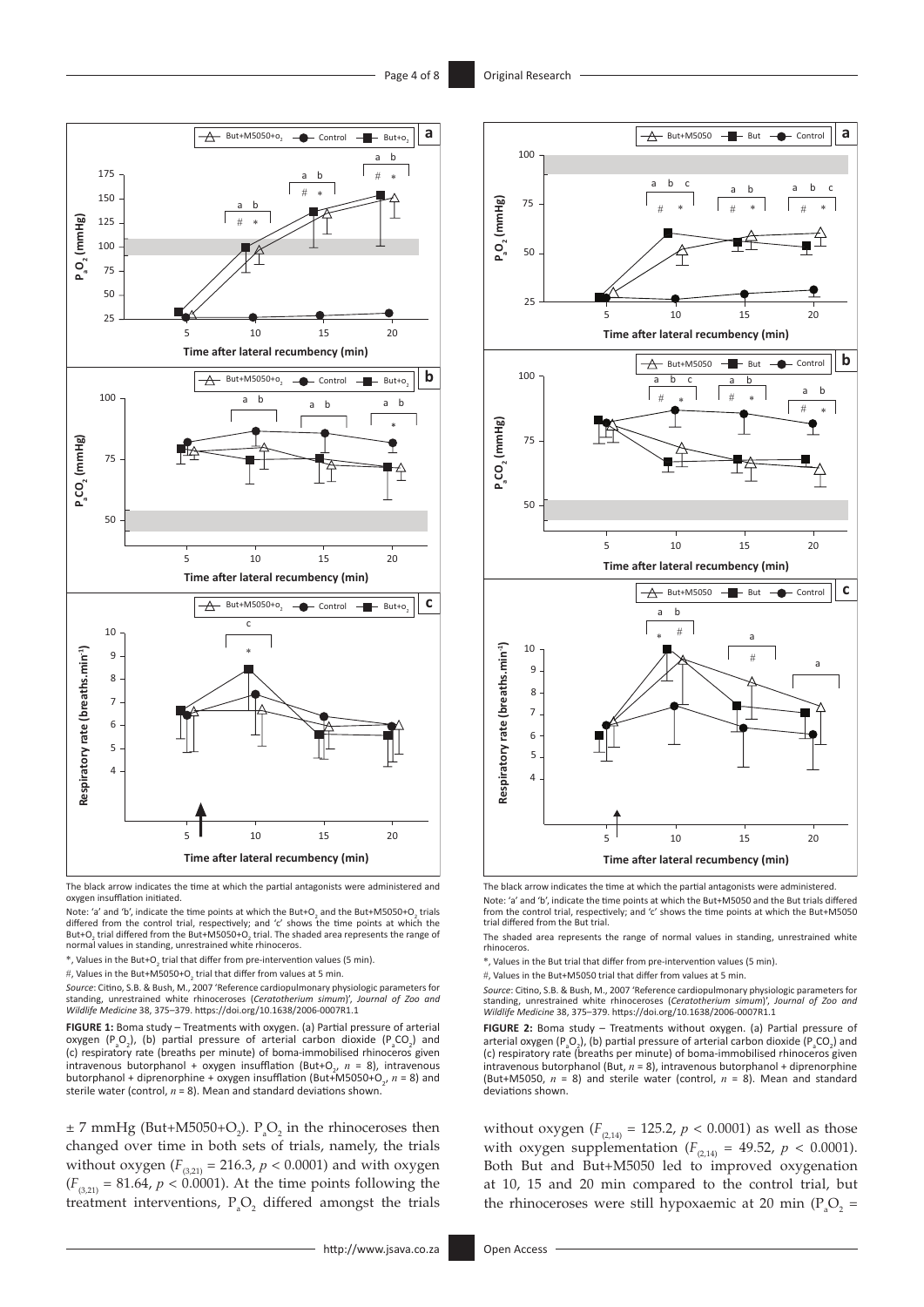54 mmHg  $\pm$  4 mmHg and 61 mmHg  $\pm$  6 mmHg in the But and But+M5050 trials, respectively). Similarly, both But+O<sub>2</sub> and But+M5050+ $\rm O_{2}$  treatments led to improved oxygenation at 10, 15 and 20 min compared to the control trial, but unlike the treatments without oxygen, these treatments completely corrected the etorphine-induced hypoxaemia. In these two trials with oxygen, the rhinoceroses had  $P_aO_2$  values of 154 mmHg  $\pm$  53 mmHg (But+O<sub>2</sub>) and 152 mmHg  $\pm$  21 mmHg (But+M5050+ $O_2$ ) at 20 min. Throughout the immobilisation period, both the But+ $O_2$  and But+M5050+ $O_2$  treatment interventions led to similar  $P_aO_2$  values in the rhinoceroses ( $p > 0.05$ ). On the other hand,  $P_aO_2$  values in the But and But+M5050 trials were statistically different at 10 min (60 mmHg  $\pm$  3 mmHg [But] and 52 mmHg  $\pm$  8 mmHg [But+M5050],  $p < 0.001$ ) and 20 min (54 mmHg  $\pm$  4 mmHg [But] and 61 mmHg ± 6 mmHg [But+M5050], *p* < 0001), but not at 15 min ( $p > 0.05$ ).

All rhinoceroses had similarly elevated  $P_aCO_2$  values at 5 min of 82 mmHg  $\pm$  6 mmHg (control), 83 mmHg  $\pm$ 9 mmHg (But), 81 mmHg ± 7 mmHg (But+M5050), 79 mmHg  $\pm$  7 mmHg (But+O<sub>2</sub>) and 72 mmHg  $\pm$  5 mmHg (But+M5050+O<sub>2</sub>) (Figure 1b and Figure 2b).  $P_aCO_2$  then changed over time in the trials without oxygen  $(F_{(3,21)} = 20.8$ ,  $p$  < 0.0001) and those with oxygen ( $F_{(3,21)} = 4.61$ ,  $p = 0.01$ ).  $P_{a}CO_{2}$  in the rhinoceroses also changed amongst treatment groups in the two sets of trials ( $F_{(2,14)} = 34.16$ ,  $p < 0.0001$ [trials without oxygen]) and  $(F_{(2,14)} = 8.78, p = 0.003$  [trials with oxygen]). The treatment interventions led to lower  $P_{a}CO_{2}$  values in the rhinoceroses compared to when no treatment was administered (control) at all time points following the interventions, and by the end of the immobilisation period,  $P_{a}CO_{2}$  values in the rhinoceroses that received treatments were lower compared to those at 5 min ( $p < 0.05$ ). At 20 min, the rhinoceroses had  $P_aCO_2$ values of 82 mmHg  $\pm$  4 mmHg (control), 68 mmHg  $\pm$ 3 mmHg (But), 64 mmHg  $\pm$  7 mmHg (But+M5050), 72 mmHg  $\pm$  13 mmHg (But+O<sub>2</sub>) and 72 mmHg  $\pm$  5 mmHg (But+M5050+ $O_2$ ). Throughout the immobilisation period, there were no differences in the rhinoceroses'  $P_aCO_2$  values between the But and But+M5050 trials (apart from 10 min,  $p < 0.05$ ), nor the But+O<sub>2</sub> and But+M5050+O<sub>2</sub> trials ( $p > 0.05$ ).

At 5 min, the respiratory rates in the rhinoceroses were similar across trials ( $p > 0.05$ ) with values of  $7 \pm 2$  breaths/min (control),  $6 \pm 1$  breaths/min (But),  $7 \pm 1$  breaths/min (But+M5050),  $7 \pm 1$  breaths/min (But+O<sub>2</sub>) and  $7 \pm 1$ 2 breaths/min (But+M5050+ $O_2$ ) (Figure 1c and Figure 2c)., which is much lower than the reported normal respiratory rates in standing, unsedated white rhinoceroses (16–23 breaths/min [Citino & Bush 2007]). The rhinoceroses' respiratory rates then changed over time in both sets of trials  $(F_{(3,21)} = 14.76, p < 0.0001$  [trials without oxygen] and  $F_{(3,21)} =$ 9.85, *p* = 0.0003 [trials with oxygen]). However, the different treatment interventions did not lead to differences in respiratory rates in the rhinoceroses ( $F_{(2,14)} = 3.4$ ,  $p = 0.06$  [trials without oxygen] and  $F_{(2,14)} = 0.1449, p = 0.87$  [trials with oxygen]), except at 10 min, where the post-hoc test indicates

that  $But+O<sub>2</sub>$  led to improved respiratory rates compared to But+M5050+ $O_2$  ( $p < 0.05$ ). At 20 min, the rhinoceroses had respiratory rates that were similar to those at 5 min across all trials, namely  $6 \pm 2$  breaths/min (control),  $7 \pm 1$  breaths/min (But),  $7 \pm 2$  breaths/min (But+M5050),  $6 \pm 1$  breaths/min (But+O<sub>2</sub>) and  $6 \pm 1$  breaths/min (But+M5050+O<sub>2</sub>).

### **Field study**

Similar to the boma study, chemical immobilisation with a combination of etorphine, azaperone and hyaluronidase led to severe hypoxaemia in all the rhinoceroses at 5 min postrecumbency ( $P_aO_2$  = 35 mmHg  $\pm$  7 mmHg in the But+O<sub>2</sub> trial and 34 mmHg  $\pm$  6 mmHg in the But+M5050+O<sub>2</sub> trial) (Figure 3a). Both combinations of the partial-opioid antagonists combined with oxygen led to an immediate, positive effect on oxygenation. At 10 min, which is 4 min after the treatments,  $P_aO_2$  was 69 mmHg  $\pm$  7 mmHg ( $p$  < 0.0001, 5 min vs 10 min) and 62 mmHg ± 10 mmHg (*p* = 0.009, 5 min vs. 10 min) in the But+ $O_2$  and But+M5050+ $O_2$  trials, respectively. Indeed,  $P_aO_2$  was greater at all time points following the interventions, compared to that at 5 min, in both trials  $(F_{(4,100)} = 25.49, p < 0.0001)$  and there were no differences in the responses to the different treatments ( $F_{(1,100)} = 1.37$ ,  $p = 0.244$ ). Oxygenation in the rhinoceroses remained elevated throughout the immobilisation period with  $P_aO_2$  values at 25 min of 81 mmHg  $\pm$  27 mmHg (But+O<sub>2</sub>) and 80 mmHg  $\pm$  $20 \text{ mmHg}$  (But+M5050+O<sub>2</sub>).

Together with the hypoxaemia, the rhinoceroses were also hypercapnic 5 min after they became recumbent, with  $P_aCO_2$  values of 65 mmHg  $\pm$  8 mmHg (But+O<sub>2</sub>) and 69 mmHg  $\pm$  7 mmHg (But+M5050+O<sub>2</sub>) (Figure 3b). The  $P_{a}CO_{2}$  in the rhinoceroses that received But+O<sub>2</sub> then decreased  $(F_{(1,100)} = 26.04, p < 0.0001)$  to the extent that  $P_{a}CO_{2}$ was lower (*p* < 0.05) than at 5 min at 10, 15 and 20 min, but not at 25 min. In the But+M5050+ $O_2$  trial,  $P_aCO_2$  values were statistically similar at all time points  $(p > 0.05)$ . At 10 min ( $p < 0.01$ ) and 15 min ( $p < 0.05$ ), the P<sub>a</sub>CO<sub>2</sub> in the rhinoceroses that received But+ $O_2$  was lower than in those that received But+M5050+ $O_2$ . At 10 min,  $P_aCO_2$  values in the rhinoceroses were 58 mmHg  $\pm$  9 mmHg (But+O<sub>2</sub>) and 64 mmHg  $\pm$  7 mmHg (But+M5050+O<sub>2</sub>). By the end of the immobilisation period,  $P_aCO_2$  values in the rhinoceroses were 60 mmHg  $\pm$  7 mmHg and 63 mmHg  $\pm$  6 mmHg in the But+ $O_2$  and But+M5050+ $O_2$  trials, respectively.

Corresponding with the observed hypercapnia, the respiratory rates were also different between treatments  $(F_{(1,100)} = 23.72, p < 0.0001)$  and across time  $(F_{(4,100)} = 7.98,$ *p* < 0.0001) (Figure 3c). Immobilisation caused hypopnea in all the rhinoceroses at 5 min (13  $\pm$  2 breaths/min in both trials). But+ $O_2$  administration led to increased respiratory rates in the rhinoceroses compared to those that received But+M5050+O<sub>2</sub> at 10 min ( $p < 0.01$ ) and 15 min ( $p < 0.05$ ). But+M5050+ $O_2$  administered to the rhinoceroses led to a decrease in respiratory rates at 20 min  $(9 \pm 2 \text{ breaths/min},$ *p* < 0.05) and 25 min (9 ± 3 breaths/min, *p* < 0.05) compared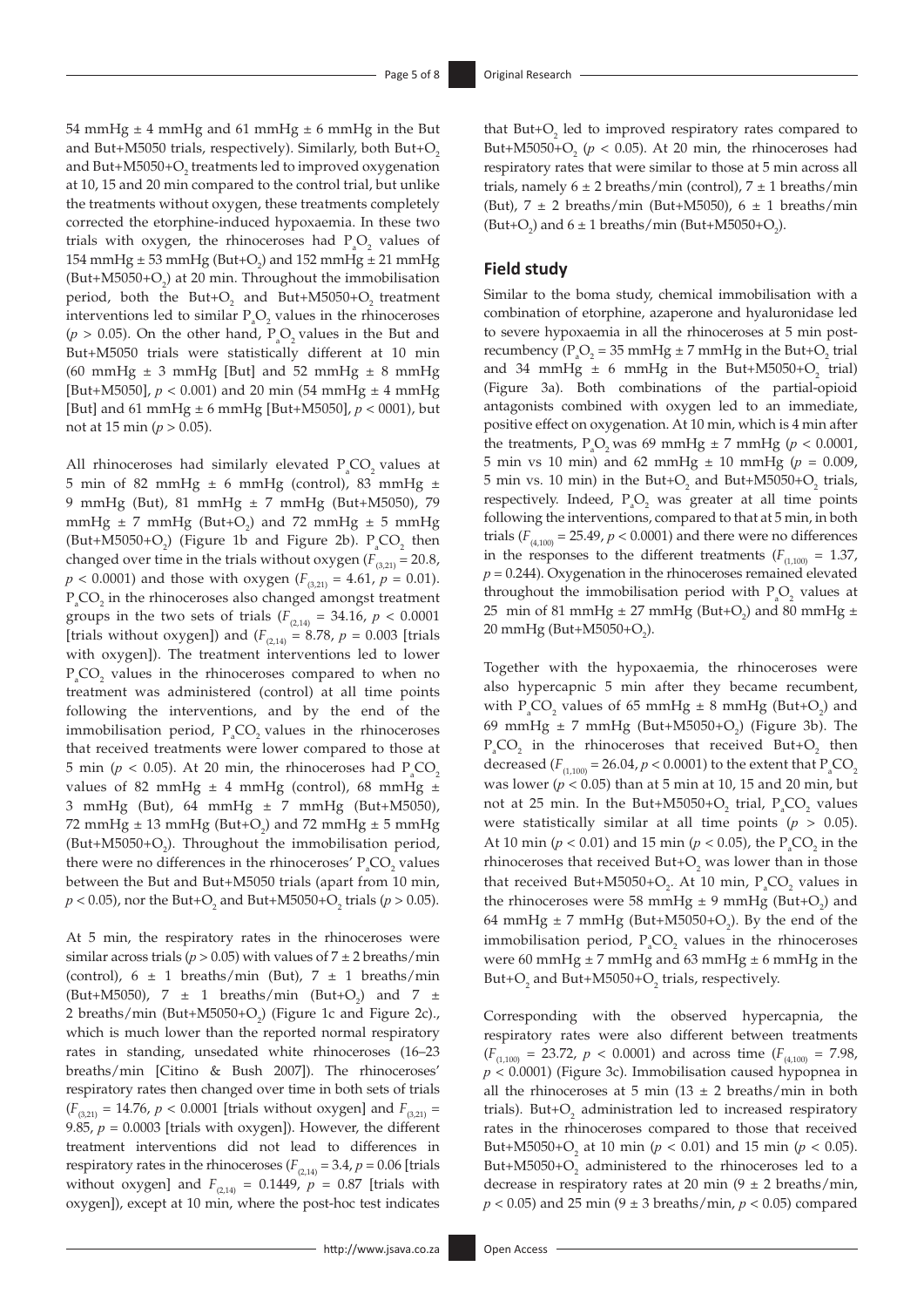

The black arrow indicates the time at which the partial antagonists were administered and oxygen insufflation initiated.

The shaded area represents the range of normal values in standing, unrestrained white rhinoceros.

 $*$ , Values in the But+O<sub>2</sub> trial that differ from pre-intervention values (5 min).

+, Values in the But+O<sub>2</sub> trial that differ from values at 10 min.

#, Values in the But+M5050+O<sub>2</sub> trial that differ from pre-intervention values (5 min).

*Source*: Citino, S.B. & Bush, M., 2007 'Reference cardiopulmonary physiologic parameters for standing, unrestrained white rhinoceroses (*Ceratotherium simum*)', *Journal of Zoo and Wildlife Medicine* 38, 375–379.<https://doi.org/10.1638/2006-0007R1.1>

**FIGURE 3:** Field study. (a) Partial pressure of arterial oxygen (P<sub>a</sub>O<sub>2</sub>), (b) partial pressure of arterial carbon dioxide  $(P_aCO_2)$  and (c) respiratory rate of fieldimmobilised rhinoceros given intravenous butorphanol + oxygen insufflation (But+O<sub>2</sub>,  $n = 14$ ) or intravenous butorphanol + diprenorphine + oxygen insufflation (But+M5050+O<sub>2</sub>,  $n = 8$ ). Mean and standard deviations shown.

to that at 5 min. On the other hand, But+ $O_2$  led to an initial clinically relevant but statistically insignificant increase in the respiratory rates of the rhinoceroses at  $10 \text{ min} (15 \pm 2 \text{ breaths})$ min at 10 min vs.  $13 \pm 2$  breaths/min at 5 min,  $p = 0.07$ ), which was followed by a gradual decrease to the extent that the respiratory rates at 20 min ( $12 \pm 2$  breaths/min,  $p < 0.01$ ) and 25 min (11  $\pm$  3 breaths/min,  $p < 0.0001$ ) were lower than the respiratory rates at 10 min.

## **Discussion**

Previous work has demonstrated that butorphanol with oxygen insufflation corrects the etorphine-induced hypoxaemia in boma-immobilised white rhinoceroses (Haw et al. 2014) and significantly reduces the severity of the hypoxaemia in field-immobilised white rhinoceroses to a clinically acceptable level (Haw et al. 2015). Here, we show that the same positive effect on blood gases can be achieved if butorphanol is replaced with a lower dose of butorphanol combined with diprenorphine. Similar to findings in our previous study (Haw et al. 2014), these opioid agonistantagonists, at the doses used, only moderately improved blood oxygenation; thus, the addition of oxygen insufflation is necessary to correct the opioid-induced hypoxaemia. In the boma study described here, the partial pressure of arterial oxygenation was completely corrected with both treatments that included oxygen (But+ $O_2$  and But+M5050+ $O_2$ ), with no differences between the use of a single or combination of partial agonist-antagonist treatments. Although the interventions without oxygen (But and But+M5050) improved but did not correct the etorphine-induced hypoxaemia, the responses to the treatments were clinically similar in the boma trials. Similarly, in field-immobilised rhinoceroses, there were no differences in the rhinoceroses'  $P_aO_2$  values between the two treatments (But+O<sub>2</sub> and But+M5050+ $O_2$ ), but the blood oxygenation was not completely corrected despite the animals receiving oxygen insufflation, although it was significantly improved, leading to a clear clinical benefit from the treatments.

The effects that the two partial antagonist treatments combined with oxygen had on the  $P_aCO_2$  were not as profound as that on the  $P_aO_2$ . However, treatments led to a reduction in hypercapnia and there were no differences between the two treatments in the boma-immobilised rhinoceroses. This finding is consistent with previous work, which demonstrated that butorphanol with oxygen insufflation improved but did not fully correct etorphineinduced hypercapnia in boma-immobilised rhinoceroses (Haw et al. 2014). Also, consistent with previous findings (Haw et al. 2014), we demonstrated that the treatments without oxygen led to a more profound reduction in  $P_aCO_{2'}$ compared to the treatments with oxygen in boma-immobilised rhinoceroses. High levels of inspired oxygen have been found to increase  $P_aCO_2$  levels in humans (Aboab et al. 2006; Perrin et al. 2011 Pilcher, Perrin & Beasley 2013), horses (Marntell, Nyman & Hedenstiernal 2005) and immobilised wildlife (Fahlman 2014) with respiratory compromise. A primary mechanism for the rise in  $P_aCO_2$  with high inspired oxygen is likely worsening ventilation-perfusion mismatch caused by absorption atelectasis (Aboab et al. 2006; Marntell et al. 2005). Other proposed mechanisms could include a release of hypoxic vasoconstriction (increasing alveolar dead space), a decrease in the hypoxic ventilator drive (decreasing ventilation) or the Haldane effect (displacement of  $CO<sub>2</sub>$  from haemoglobin into plasma) as a result of increasing  $PaO<sub>2</sub>$ levels (Fahlman 2014). Perhaps, titrating the oxygen flow rate to achieve optimum  $P_aO_2$  and  $P_aCO_2$  levels, as recommended

Note: 'a', indicates the time points at which the values in the But+O<sub>2</sub> group differed from those in the But+M5050+O $_{\rm 2}$  group.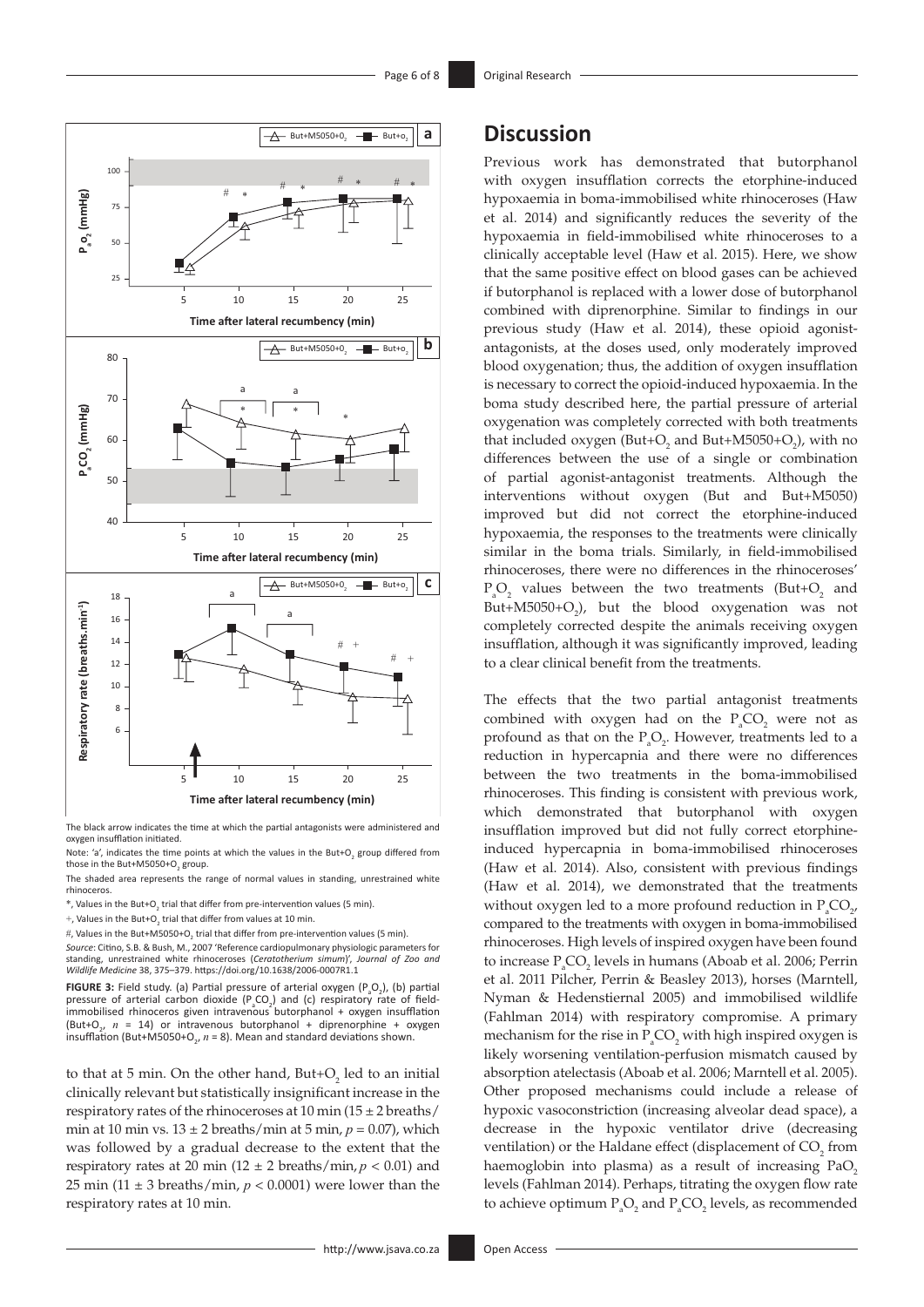for humans with respiratory disorders (Pilcher et al., 2013), would result in lower  $P_aCO_{2'}$  while maintaining sufficient  $P_aO_2$  in white rhinoceroses. In the field-immobilised rhinoceroses, this study shows that the But+O<sub>2</sub> treatment led to a greater reduction in the hypercapnia than the But+M5050+O<sub>2</sub> treatment. Concerning respiratory rate, the But+ $O_2$  treatment led to greater respiratory rates than the But+M5050+ $O_2$  treatment in both boma- and fieldimmobilised rhinoceroses. However, in the treatments without oxygen in boma-immobilised rhinoceroses, there were no differences in respiratory rate responses between the But and But+M5050 treatments at the doses used.

Both butorphanol and diprenorphine are opioid agonistantagonists. However, diprenorphine is known to have greater antagonistic effects than butorphanol (Burroughs, Meltzer & Morkel 2012b). Indeed, diprenorphine (M5050®) is supplied with etorphine (M99®) by its current manufacturer, Voluplex, and is registered as the standard antidote for etorphine-induced immobilisation. To reverse the effects of etorphine, diprenorphine is given at 2–3 mg per mg etorphine (Burroughs et al. 2012b; Swan 1993). In most species, diprenorphine has been the most commonly used antagonist (Burroughs et al. 2012b) and recovery times following intravenous diprenorphine administration range from a few seconds to 4 min (Swan 1993). However, it is believed that diprenorphine does have some agonistic effects, and a degree of sedation may be maintained when it is used, particularly in some species (white rhinoceros, elephant and giraffe). Therefore, it is recommended that a pure opioid antagonist, such as naltrexone, be used to reverse the effects of opioid agonists in animals that are to be released into the wild (Burroughs et al. 2012b). In white rhinoceros, diprenorphine appears to not antagonise the effects of etorphine completely and animals will remain partially narcotised for up to 8 h following the administration of diprenorphine (Kock et al. 1995; Rogers 1993). Whether these effects can be attributed to possible agonistic effects of diprenorphine, as has been found at kappa-receptors in the guinea-pig ileum (Traynor, Corbett & Kosterlitz 1987), or simply poor efficacy or lower affinity of this drug to opioid receptors in this species remains to be determined.

Like butorphanol, diprenorphine has been advocated as a potential treatment to reverse the respiratory impairment effects of etorphine in immobilised white rhinoceroses. Therefore, the aim of this study was to compare the effects of butorphanol and butophanol plus diprenorphine because these treatments are currently used by veterinarians in the field to reduce the etorphine-induced respiratory impairment, but their efficacy in achieving this goal has not been rigorously evaluated or compared.

Based on anecdotal findings from the field, practitioners have suggested giving 1 mg diprenorphine with 10 mg butorphanol IV immediately to all white rhinoceroses (Burroughs et al. 2012a). To standardise our trial, diprenorphine and butorphanol were administered at a set ratio to the dose of The results of this study have demonstrated that the treatments  $\text{But+O}_2$  and  $\text{But+M5050+O}_2$  both elicited similar changes in respiratory responses and corrected the etorphineinduced hypoxaemia in boma-immobilised white rhinoceros. However, treatment with butorphanol+diprenorphine, at the doses used in these trials, was not as beneficial as butorphanol at the higher dosage used alone in correcting the etorphineinduced hypercapnia and hypopnoea. Our evidence shows that at certain times the rhinoceroses had higher  $P_aCO_2$  values and lower respiratory rates after But+M5050+ $O_{2'}$  compared to those after  $But+O_2$ . Thus, although both treatments had the same effect on the rhinoceroses'  $P_aO_2$ , the treatment with diprenorphine did not always improve  $P_aCO_2$  as well as the treatment without diprenorphine, where a greater dose of butorphanol was used. This discrepancy in the treatments' effects on  $P_aCO_2$  may partly be explained by uncontrolled confounders. One possible limitation of the study is that the But+M5050+ $O_2$  group had a smaller sample size than that of the But+O<sub>2</sub> group. Another possible explanation could be that when butorphanol+diprenorphine is used in the field, compared to butorphanol alone, the lower dose of butorphanol or the differing antagonist effects of diprenorphine in this combination may have a better effect on antagonising other pathophysiological effects of etorphine that cause hypoxaemia (Buss et al. 2018; Meyer et al. 2015), with less of an effect on ventilation or the production of carbon dioxide from metabolism.

# **Conclusion**

Regardless of the above-mentioned potential confounders, the results of this study have shown that using supplemental oxygen with a combination of low-dose butorphanol and diprenorphine offers no advantage, other than a potential cost-saving benefit, in alleviating etorphine-induced respiratory impairment compared to butorphanol (15 mg per mg etorphine) with oxygen. Some veterinarians are using diprenorphine on its own to reverse the etorphineinduced respiratory impairment in the white rhinoceros. Based on the results of these trials, it may be worthwhile to determine if a higher dose of diprenorphine used alone could offer any physiological benefit over butorphanol alone. However, this study confirms that arterial oxygen levels can be restored to clinically acceptable values in immobilised white rhinoceroses administered either But+ $O<sub>2</sub>$ or But+M5050+ $O_2$  at the doses used in this study.

# **Acknowledgements**

The authors thank the staff of the SANParks Veterinary Wildlife Services for dedicated support and assistance with experimental procedures. In particular, they thank Marius Kruger for managing the capture team and Jennifer Hofmeyr, Nomkhosi Mathebula and Guy Hausler for field and laboratory assistance.